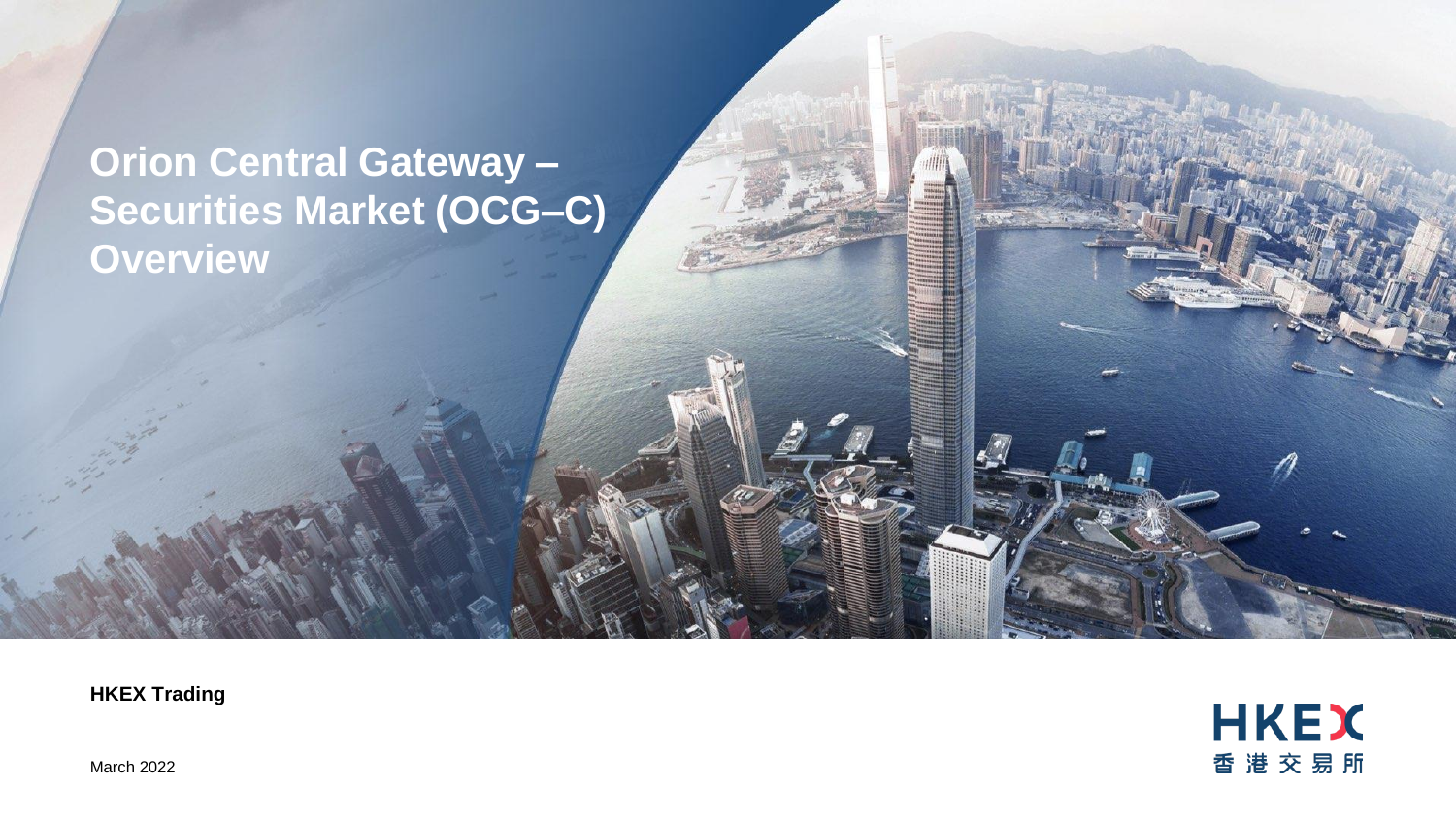# **Agenda**

- 01 | Background
- 02 | Benefits
- 03 | Impact on Exchange Participants (EPs)
- 04 | Implementation
- 05 | Enquires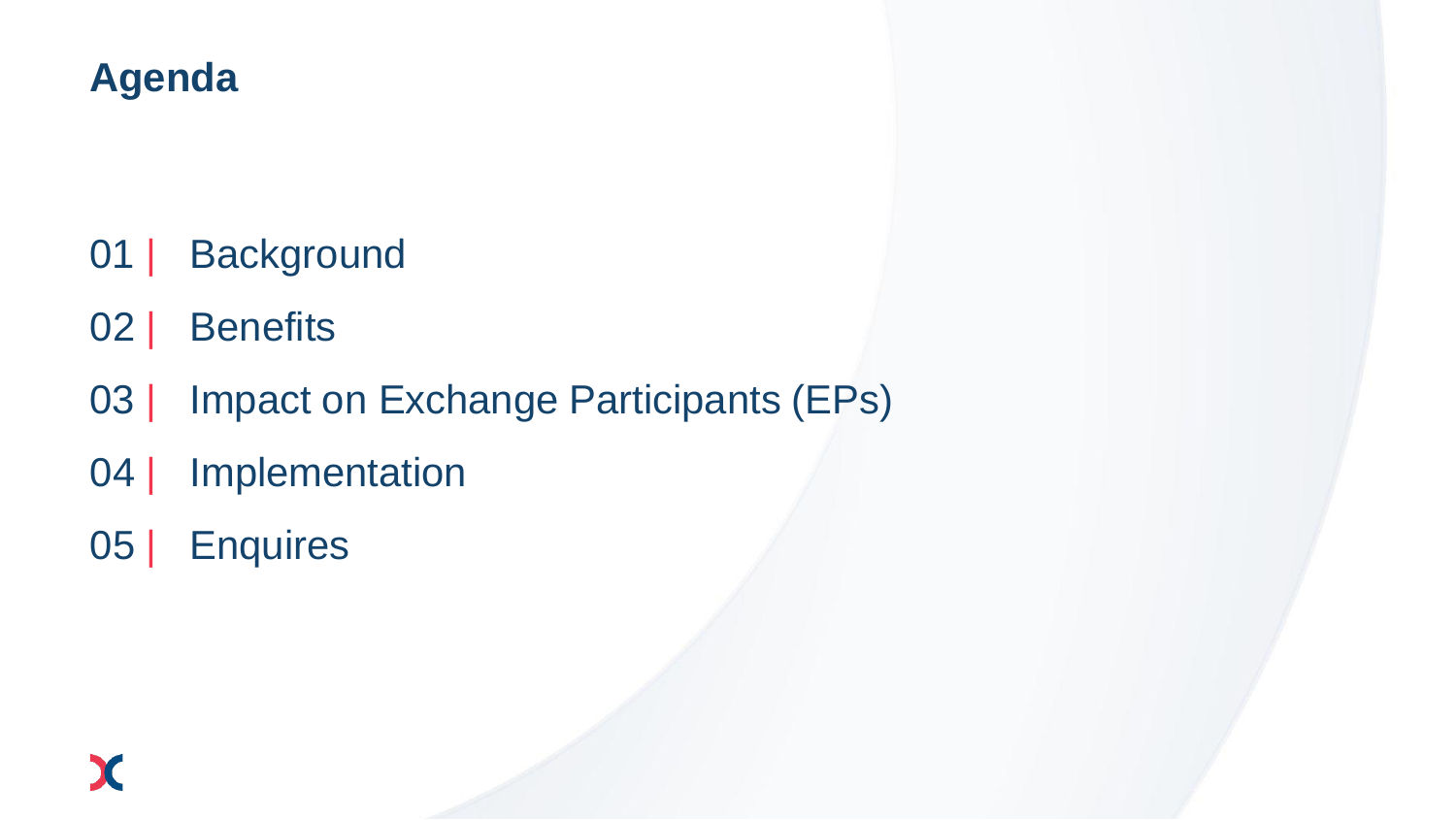# **01 – Background**

- HKEX implemented Orion Central Gateway (OCG) to replace the legacy AMS/3 Open Gateway for Hong Kong securities market back in 2014. Orion Trading Platform – Securities Market (OTP-C) then replaced AMS/3.8 as the new securities trading system in 2018.
- OCG platform will reach 7-year of age by 2021. To meet the evolving business needs and future market growth, a technological revamp of the platform is necessary.
- Orion Central Gateway Securities Market (OCG-C, previously known as Cash Market Gateway(CMG)) will replace OCG and be fully integrated with OTP-C to standardise technology stack for Hong Kong securities market. Benefits will include reduced complexity and better performance.
- OCG-C implementation will use a phased approach to allow a low impact transition for market participants:
	- Phase 1 (completed in Sep 2021): technical migration with no functional changes
	- Phase 2 (2H 2022): implementation of new features together with HKIDR

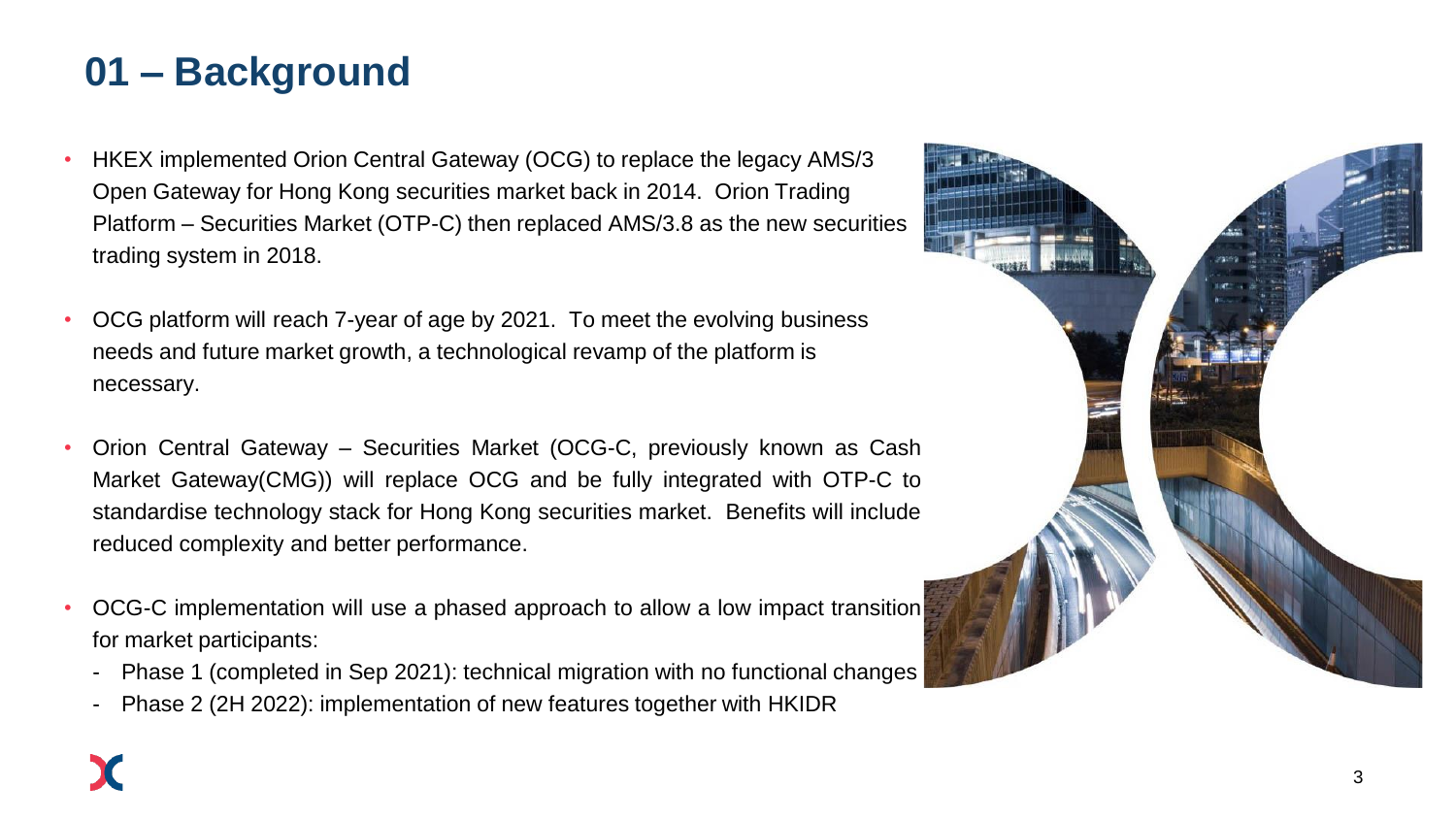## **02 – Benefits**



#### **Latency Improvement**

• Robust new market access platform offering lower latency than existing OCG



#### **Higher Performance**

• Hardware will be refreshed with a new model to offer higher performance



#### **Integrated Platform**

• Fully integrated with OTP-C to provide greater flexibility to implement new functionalities in the future.

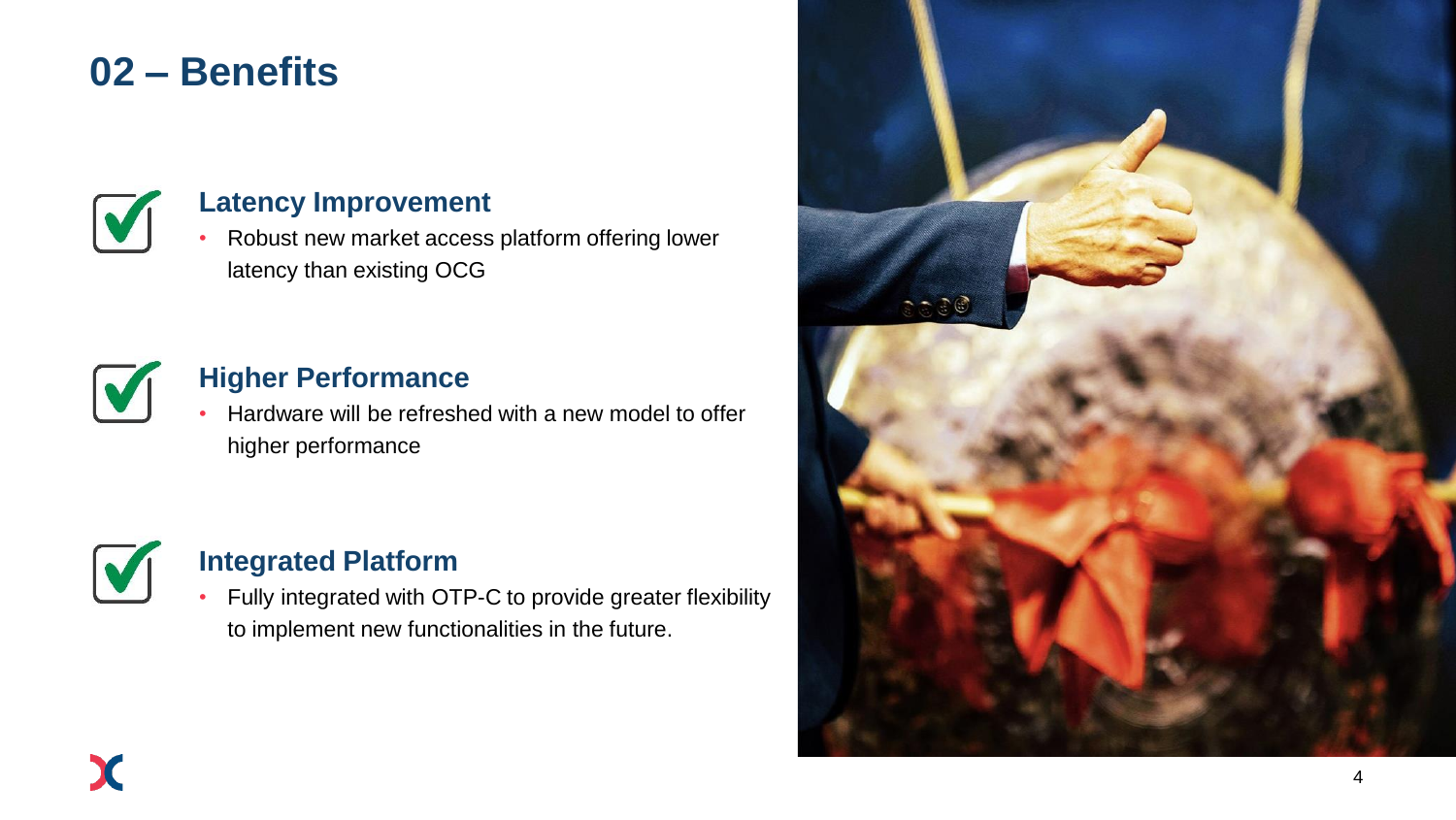# **03 – Impact on EPs (Phase 1)**

#### **No Change to Functions, Throttling Mechanism, Capacity and Fees Structure**

The implementation of OCG-C will not introduce any changes in terms of the functions provided, the throttling mechanism, the capacity per order flow session, and the fees structure. All the current OCG functions will be carried over to OCG-C.

#### **Participation in Testing**

- End-to-End (E2E) Test: All EPs should connect their systems to the OCG-C to verify the compatibility of their systems with OCG-C in a test environment analogous to the target production environment.
- Market Rehearsals (MRs): As the final preparation and verification of readiness before OCG-C migration, MRs will be conducted over a number of weekends after the completion of E2E test. All EPs are required to participate in the MRs to ensure their system readiness.

#### **Smooth Completion of Phase 1 in September 2021**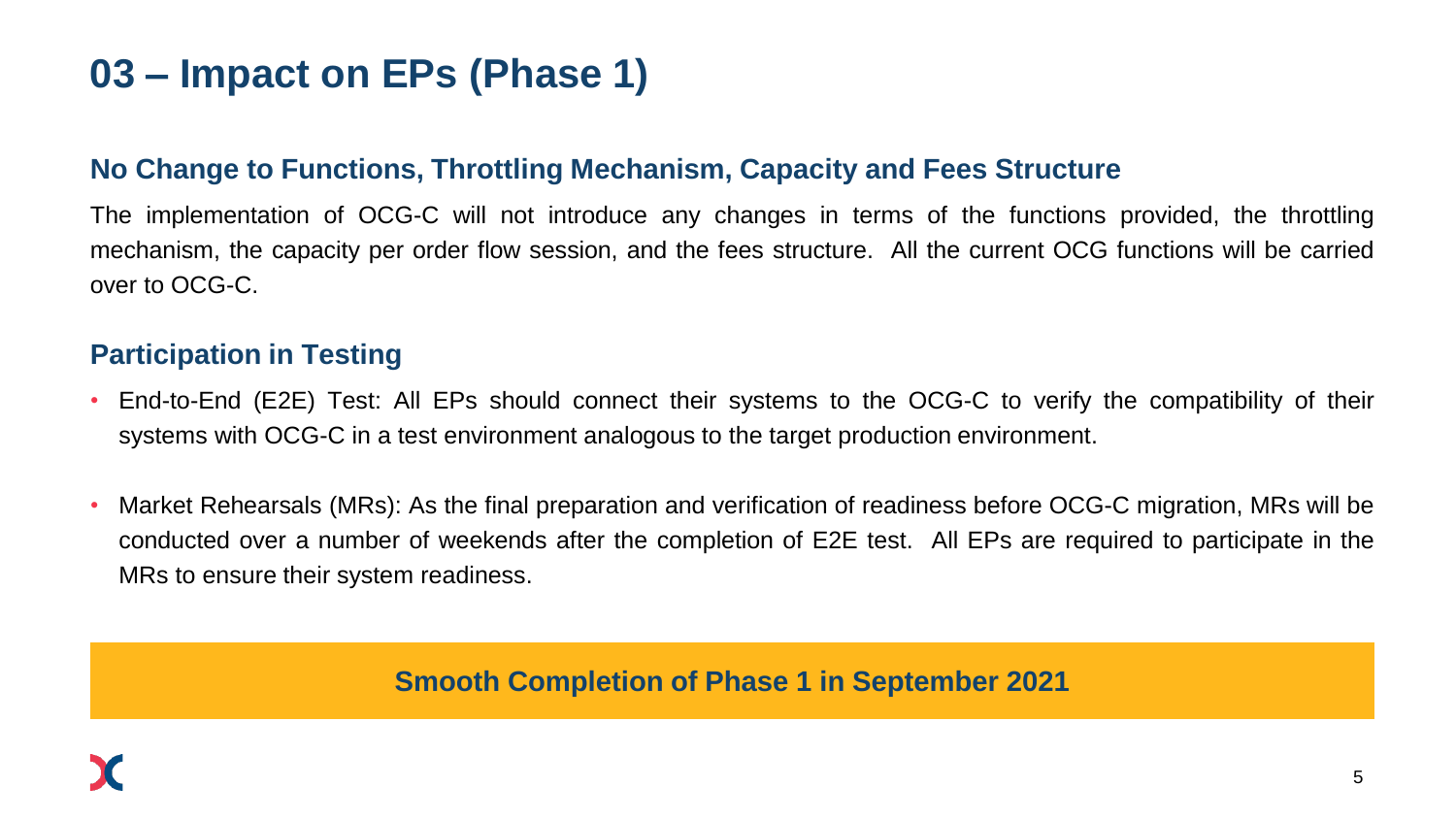# **03 – Impact on EPs (Phase 2)**

### **Introduction of New Features together with HKIDR**

EPs and Broker Supplied Systems (BSS) vendors are required to upgrade their BSS for HKIDR requirements and new features according to the OCG-C interface specifications.

### **New Features**

- **Increase the transaction time precision to microsecond** in new format: YYYYMMDD-HH:MM:SS.ssssss. The benefits of precise timestamping could include enhanced performance visibility and accurate auditability of trading activities.
- **Provide an aggressive/passive indicator for auto-matched trades.** This indicator identifies whether a trade is a result of an EP's aggressive or passive order. Such indicator will facilitate EPs to conduct their own data analysis.

### **Participation in Testing**

- End-to-End (E2E) Test: All EPs should connect their systems to the OCG-C to verify the compatibility of their system with HKIDR and new features in an environment analogous to the target production environment
- Market Rehearsals (MRs): MRs will be conducted after the completion of E2E test. All EPs are required to participate in the MRs to ensure their system readiness for OCG-C phase 2 rollout.

**EPs should plan for the necessary development and testing effort in accordance with the implementation schedule**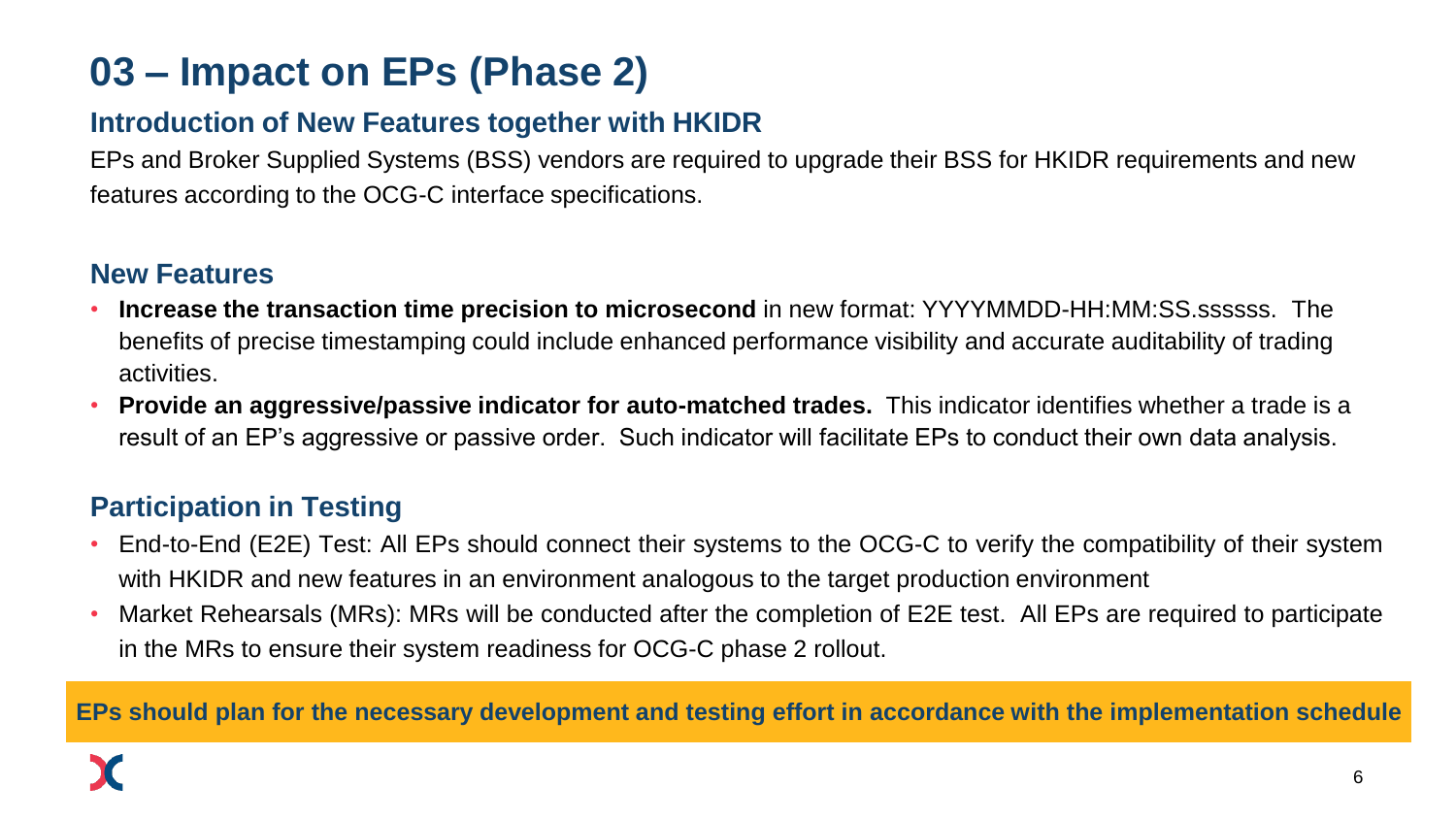# **04 – Implementation**

### The implementation schedule of OCG-C is summarised as follows:

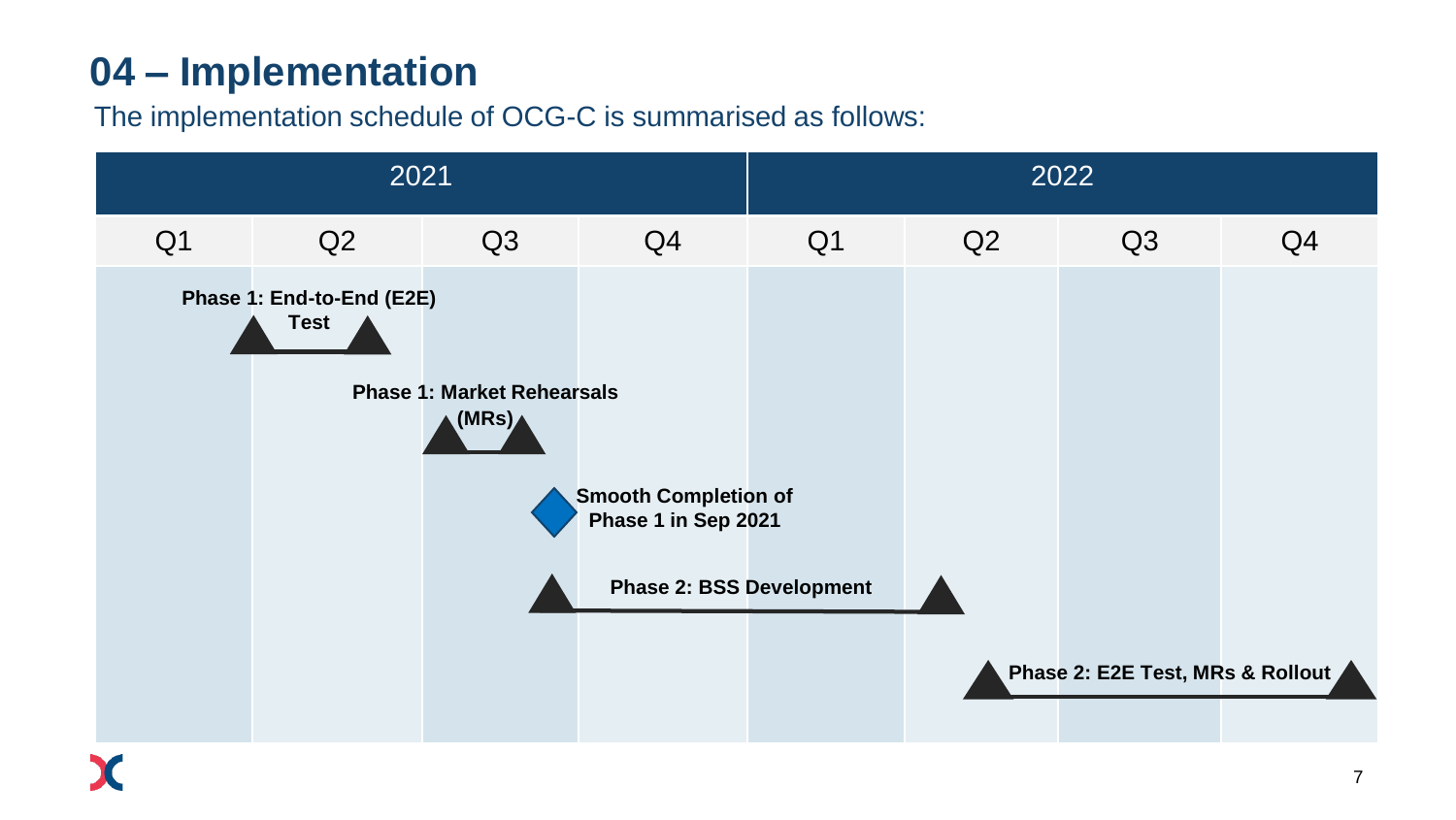## **05 – Enquires**

• For queries and further clarification on OCG-C, please email [OTPC@hkex.com.hk](mailto:OTPC@hkex.com.hk) or write to:

Hong Kong Exchanges and Clearing Limited 6<sup>th</sup> Floor, Two Exchange Square 8 Connaught Place **Central** Hong Kong Re: Implementation of Orion Central Gateway – Securities Market (OCG-C)

- EPs and BSS vendors are welcomed to contact the HKEX BSS Support Team ([BSSSupport@hkex.com.hk\)](mailto:BSSSupport@hkex.com.hk) for clarification on OCG-C Interface Specifications.
- For enquiries about OMD-C, please contact HKEX-IS ([IVSupport@hkex.com.hk\)](mailto:IVSupport@hkex.com.hk).
- For future project updates, please refer to [OCG-C project corner](https://www.hkex.com.hk/Services/Trading/Securities/Infrastructure/OCGC?sc_lang=en) at HKEX website